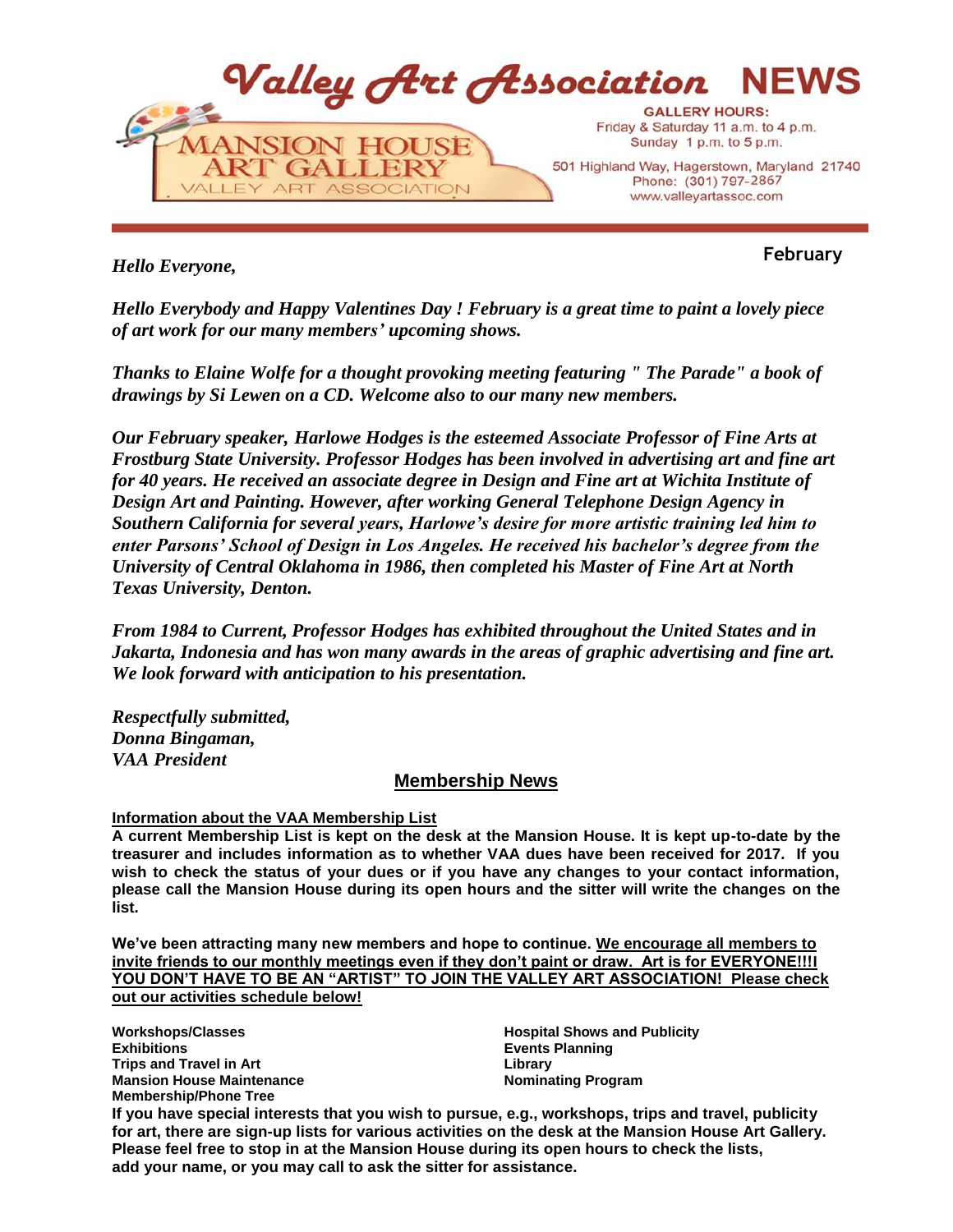# **North Gallery Show Schedule\* \*We still need solo artists for North Gallery shows.**

| <b>Month</b>            | Opening   | <b>Closing</b> | <b>Title/Exhibitor</b>                                          | Drop Off Dates*   | Pick Up Dates* |
|-------------------------|-----------|----------------|-----------------------------------------------------------------|-------------------|----------------|
| <b>February</b><br>2017 | 2/3/2017  | 2/26/2017      | <b>All Member Show-Just</b><br><b>Monkeyin' Around</b>          | Jan 27-29, 2017   | Jan. 29, 2017  |
| <b>March 2017</b>       | 3/3/2017  | 3/26/2017      | <b>All Member Show-</b><br>Cats                                 | Feb 24-26, 2017   | Feb 26, 2017   |
| April 2017              | 3/31/2017 | 4/30/2017      | All Member Show -<br><b>Just Ducky</b>                          | March 24-26, 2017 | March 26, 2017 |
| May 2017                | 5/5/2017  | 5/28/2017      | <b>VAA Teacher Student</b><br><b>Show Reception</b><br>5/7/2017 | April 28-30, 2017 | April 30, 2017 |
| June, July<br>2017      | 6/2/2017  | 7/30/2017      | All Member Show -<br><b>Just Chillin'</b>                       | May 26-28, 2017   | May 28, 2017   |

**\*The above Drop Off and Pick Up dates have been changed to correspond to the dates that the Mansion House is open to prior (or following) each show: Fridays and Saturdays 11-4; Sundays 1-5 or pick up on Tuesday mornings after each show (Check with Marilyn Eavey or Susan McNally on the exact time for pick up on Tuesday morning).**

**Valley Art Association 2017 Meeting Schedule**

**February 22 – Professor of Fine Arts, Harlowe Hodges** 

**March 22 -- Welcome New Members Social with Art Supplies Sale**

*Members are to bring any art supplies they wish to DONATE for the sale, with proceeds going to VAA. Volunteers are needed for pricing and logging items upstairs for sale. Members are also to bring a finger food to share as well as their artwork for the April Member Show (theme "Just Ducky") It was suggested that some members may like to do a "Show & Tell" about their "Just Ducky" artwork at the meeting as well.* 

**April 26-- Kate Miller**

**May 24—Lynn Ferris**

**June 28-- Membership meeting and picnic 6pm**

# **Artist Bios**

**We are asking all of our members to update (or create) their resumes for our Artist Book. Carol Gwin will be the contact person for this. Please send your updated or new resume to Carol at howiegwin@verizon.net or mail it to her at the following address:**

**Carol Gwin 1271 Fairchild Ave. Hagerstown, MD 21742**

**Inspiration Tuesdays 10am-2pm Mansion House Weekly with Marjorie Tressler**

**Oil, acrylic, watercolor or mixed media for intermediate and advanced painters. Free and open to VAA members. Students supply all materials, still life set-ups and resource photographs, etc. The artist needs to be self-motivated and able to work independently. For more information or to sign up, please contact Marjorie at 717-762-6791 or [marjorietressler@comcast.net.](mailto:marjorietressler@comcast.net)**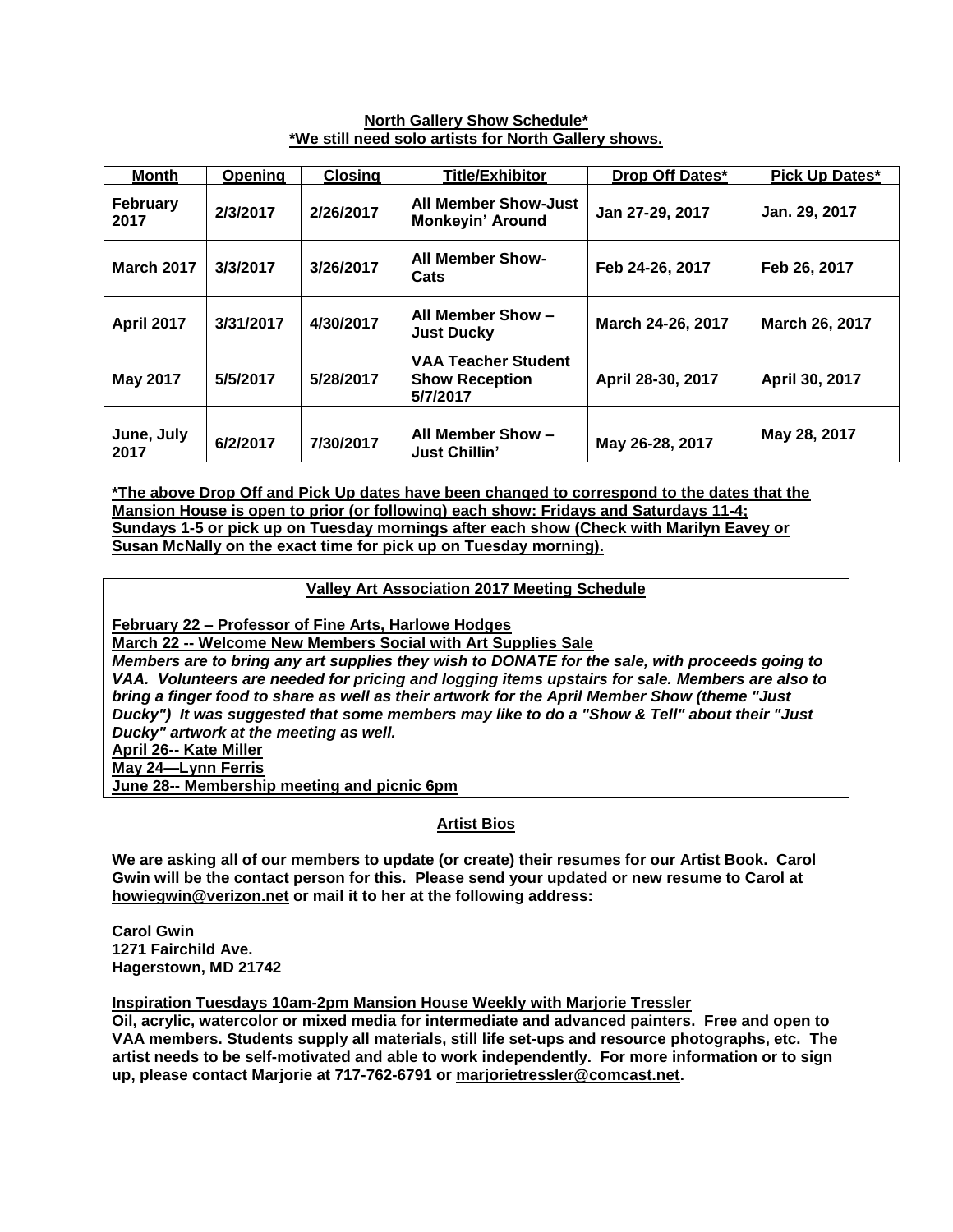**Wednesday Night Oil and Acrylic Art Class Mansion House with Marjorie Tressler First and third Wednesday nights each month from 6:30 pm - 9:00 pm. Tuition is \$65 for 6 classes. Classes are for all painting levels. Students provide their own painting materials, table or floor easel. For more information please contact Marjorie at 717-762-6791 or [marjorietressler@comcast.net.](mailto:marjorietressler@comcast.net)**

## **Wednesday Art Group**

**Every Wednesday from 10am to 2pm. Bring your lunch and paints, any medium. For more information call Audrey Mentzer at 301-739-8112 or Ruth Peyton at 301-223-8688.**

## **Artists' Call at Maloos Restaurant at Park Circle**

**Display your art for sale. Contact Marilyn Eavey at 301-393-8512 or [Raweavey@aol.com](mailto:Raweavey@aol.com) for more information and to sign up for next quarter.**

## **Blue Star Museum**

**Lucy registered us as a Blue Star museum (for veterans.) She would like docents to ask visitors to sign in and Lucy can report them for a count that Maryland tracks.** 

**VAA's membership with the Washington County Association of Museums and Historic Sites was approved by the Board to continue.** 

# **MEMBERS OUTSIDE ACTIVITIES**

**The following section of this newsletter includes activities that our busy members are involved in. Please pay special attention to this section and hopefully you will be able to attend some of these events.**

## **Destination Arts, Waynesboro**

## **Wind Down Fridays**

**An opportunity for VAA members to visit and consider showing their work at Destination Arts in Waynesboro. Five permanent galleries and more in the works!!! "Gallery 50", the Arts Alliance's flagship gallery, features: Wind Down Fridays with music and Uncorked Inspiration Paint nights. Artists demo every Thursday with Marjorie Tressler and music every weekend at Gallery 50. Also, there are writers' and song writers' forums each month. With over 80 artists and artisans represented in Gallery 50, it is joined by 42 West Arts, a co-op gallery with 17 artists; The Ceramic Center, a co-op of potters; and Through the Lens and Beyond plus Gallery 20. Hours of operation are: Thursday 1-4pm, Friday 5-8pm, Saturday 12-6pm, and Sunday 1-4pm. For more information, contact Gallery 50 Curator, Marjorie Tressler at [marjorietressler@comcast.net.](mailto:marjorietressler@comcast.net)**

# **The Artist Connection - Gallery 50**

**Hi everyone, We are having the Artist Connection this month on Monday February 13 from 6:30- 8:30 in Gallery 50. We are looking forward to seeing everyone and hopefully the weather will cooperate this time!! NEW this month, we will have a short 15 minute demo/talk starting at 7pm. To kick off this new feature of the Artist Connection, I have organized a short talk and demo about my process in starting a painting and the materials I use. If you are interested in volunteering to give a talk, please contact me with a very short bio and description of the talk for publicity. As always, please come with ideas, news about shows to share, and any new projects you are working on. All are welcome and we would like you to invite your artist friends to tag along. Also please feel free to bring your newest creation for all of us to see. We will have easels and a table for you to display your work. If any of you have taken an instrument to make into an art object, we would appreciate it if you could bring it along. The folks in the music center would appreciate it. And if you find you cannot complete it, please bring it back. Someone else might be willing to do something with it. If you would like to add to my snack table it is always welcome. FYI a surprise awaits this month!! Thanks and looking forward to seeing all of you, Marjorie Tressler**